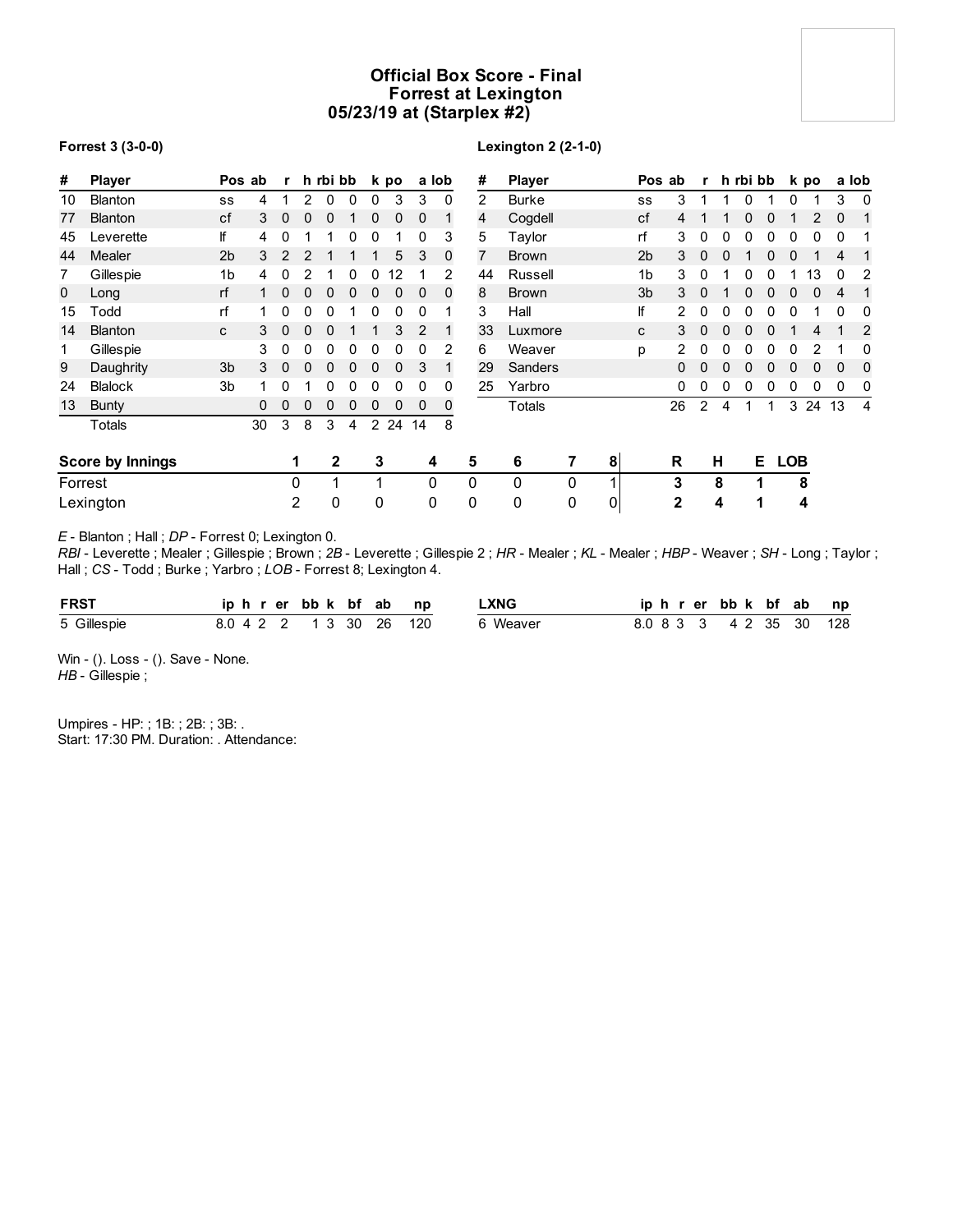# **Scoring Innings - Final Forrest at Lexington 05/23/19 at (Starplex #2)**

| <b>Score by Innings</b> |  |  | -5 |  | 81 | R | H | E.             | <b>LOB</b>              |
|-------------------------|--|--|----|--|----|---|---|----------------|-------------------------|
| Forrest                 |  |  |    |  |    |   | 8 | $\blacksquare$ | 8                       |
| Lexington               |  |  |    |  |    |   | 4 |                | $\overline{\mathbf{4}}$ |

## **Forrest starters:**

10/SS/Jenna Blanton; 77/CF/Anna Blanton; 45/LF/Katlin Leverette; 44/2B/Laura Mealer; 7/1B/Kennedy Gillespie; 0/RF/Zoe Long; 14/C/Allyson Blanton; 1//Kayla Gillespie; 9/3B/Karley Daughrity;

## **Lexington starters:**

2/SS/Kynlee Burke; 4/CF/Ashlynne Cogdell; 5/RF/Mary Taylor; 7/2B/Kyrsten Brown; 44/1B/Morgan Russell; 8/3B/Kennedy Brown; 3/LF/Lauren Hall; 33/C/Maci Luxmore; 6/P/Jacy Weaver;

## Bottom of 1st - LXNG batting

Burke walks, Gillespie pitching Cogdell singles on a bunt to third baseman Daughrity Taylor sacrifices, third baseman Daughrity to second baseman Mealer Brown bunts into fielder's choice, first baseman Gillespie to catcher Blanton. Burke scores Cogdell scores on steal of home Brown steals 2nd Russell strikes out swinging, Gillespie pitching Brown grounds out, third baseman Daughrity to first baseman Gillespie 2 R, 1 H, 0 E, 1 LOB.

#### Top of 2nd - FRST batting

Mealer singles on a hard ground ball to left fielder Hall Mealer advances to 2nd on error by left fielder Hall Gillespie doubles on a hard ground ball to left fielder Hall. Mealer scores Long sacrifices to pitcher Weaver Blanton pops out to second baseman Brown Gillespie grounds out, third baseman Brown to first baseman Russell 1 R, 2 H, 1 E, 1 LOB.

## Top of 3rd - FRST batting

Daughrity grounds out, pitcher Weaver to first baseman Russell Blanton singles on a hard ground ball to center fielder Cogdell Blanton grounds out, shortstop Burke to first baseman Russell Leverette doubles on a line drive to left fielder Hall. Blanton scores Mealer walks, Weaver pitching Gillespie grounds into fielder's choice, left fielder Hall to catcher Luxmore 1 R, 2 H, 0 E, 2 LOB.

Top of 8th - FRST batting Mealer homers on a fly ball to left field Gillespie grounds out to shortstop Burke Todd walks, Weaver pitching Todd caught stealing 2nd, catcher Luxmore Blanton strikes out swinging, Weaver pitching 1 R, 1 H, 0 E, 0 LOB.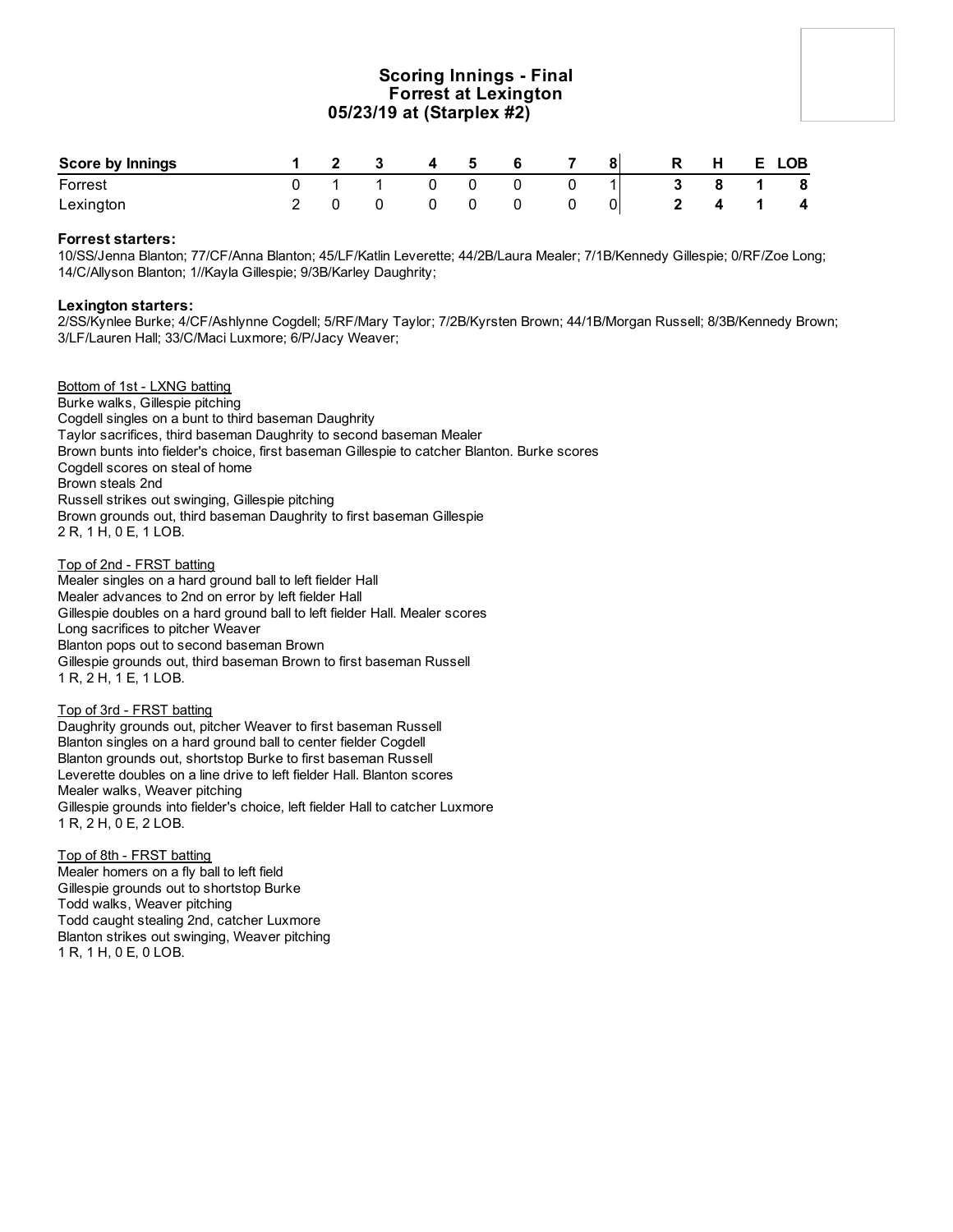# **Play By Play (Full) - FinalForrest at Lexington**

# **05/23/19 at (Starplex #2)**

| <b>Score by Innings</b> |  |          | 4 5            | 6   |  | R I | H  | E. | <b>LOB</b>              |
|-------------------------|--|----------|----------------|-----|--|-----|----|----|-------------------------|
| Forrest                 |  | $\Omega$ | $\overline{0}$ | - 0 |  | - 3 | 81 |    | 8                       |
| Lexington               |  |          |                |     |  |     |    |    | $\overline{\mathbf{4}}$ |

# **Forrest starters:**

10/SS/Jenna Blanton; 77/CF/Anna Blanton; 45/LF/Katlin Leverette; 44/2B/Laura Mealer; 7/1B/Kennedy Gillespie; 0/RF/Zoe Long; 14/C/Allyson Blanton; 1//Kayla Gillespie; 9/3B/Karley Daughrity;

## **Lexington starters:**

2/SS/Kynlee Burke; 4/CF/Ashlynne Cogdell; 5/RF/Mary Taylor; 7/2B/Kyrsten Brown; 44/1B/Morgan Russell; 8/3B/Kennedy Brown; 3/LF/Lauren Hall; 33/C/Maci Luxmore; 6/P/Jacy Weaver;

| 1st Inning                                                                                  |             |    |          |     |     |
|---------------------------------------------------------------------------------------------|-------------|----|----------|-----|-----|
| Top of 1st - FRST batting                                                                   | This Inning | R. | н        | E L |     |
| Blanton grounds out, shortstop Burke to first baseman Russell                               | <b>FRST</b> | 0  | $\Omega$ |     | - 0 |
| Blanton grounds out, third baseman Brown to first baseman Russell                           | LXNG        |    |          |     |     |
| Leverette flies out to left fielder Hall                                                    |             |    |          |     |     |
| Bottom of 1st - LXNG batting                                                                |             |    |          |     |     |
| Burke walks, Gillespie pitching                                                             |             |    |          |     |     |
| Cogdell singles on a bunt to third baseman Daughrity                                        |             |    |          |     |     |
| Taylor sacrifices, third baseman Daughrity to second baseman Mealer                         |             |    |          |     |     |
| Brown bunts into fielder's choice, first baseman Gillespie to catcher Blanton. Burke scores |             |    |          |     |     |
| Cogdell scores on steal of home                                                             |             |    |          |     |     |
| Brown steals 2nd                                                                            |             |    |          |     |     |
| Russell strikes out swinging, Gillespie pitching                                            |             |    |          |     |     |
|                                                                                             |             |    |          |     |     |

Brown grounds out, third baseman Daughrity to first baseman Gillespie

| 2nd Inning                                                                  |             |      |                          |  |
|-----------------------------------------------------------------------------|-------------|------|--------------------------|--|
| Top of 2nd - FRST batting                                                   | This Inning | RHEL |                          |  |
| Mealer singles on a hard ground ball to left fielder Hall                   | <b>FRST</b> |      |                          |  |
| Mealer advances to 2nd on error by left fielder Hall                        | <b>LXNG</b> |      | $0\quad 0\quad 0\quad 0$ |  |
| Gillespie doubles on a hard ground ball to left fielder Hall. Mealer scores |             |      |                          |  |
| Long sacrifices to pitcher Weaver                                           |             |      |                          |  |
| Blanton pops out to second baseman Brown                                    |             |      |                          |  |

Bottom of 2nd - LXNG batting Hall grounds out, second baseman Mealer to first baseman Gillespie Luxmore lines out to second baseman Mealer Weaver is hit by pitch, Gillespie pitching Yarbro caught stealing 2nd, catcher Blanton to shortstop Blanton

Gillespie grounds out, third baseman Brown to first baseman Russell

Half-inning ended by out on the base paths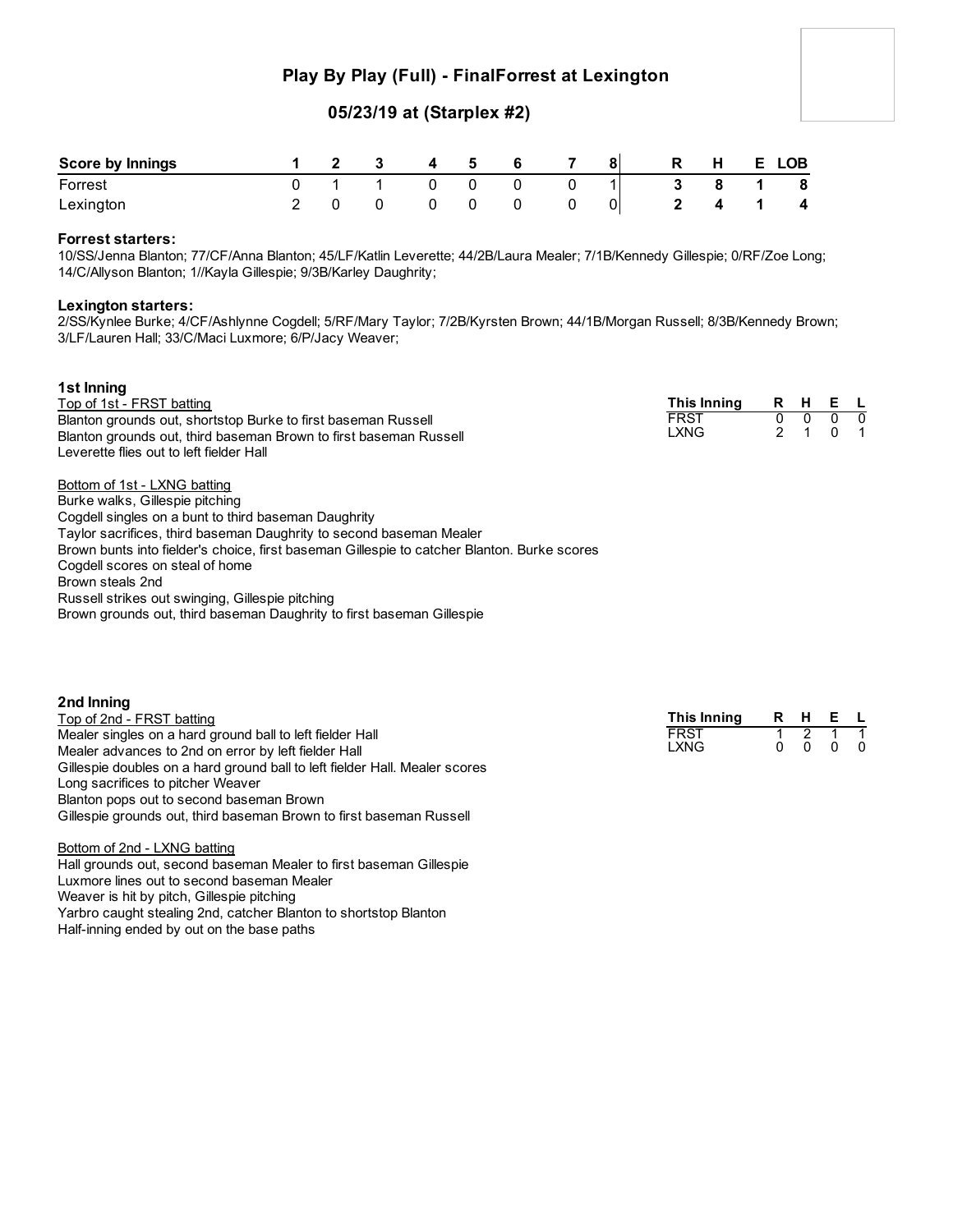# **3rd Inning**

Top of 3rd - FRST batting Daughrity grounds out, pitcher Weaver to first baseman Russell Blanton singles on a hard ground ball to center fielder Cogdell Blanton grounds out, shortstop Burke to first baseman Russell Leverette doubles on a line drive to left fielder Hall. Blanton scores Mealer walks, Weaver pitching Gillespie grounds into fielder's choice, left fielder Hall to catcher Luxmore

#### Bottom of 3rd - LXNG batting

Burke singles on a line drive to left fielder Leverette Burke caught stealing 2nd, catcher Blanton to shortstop Blanton Cogdell grounds out, third baseman Daughrity to first baseman Gillespie Taylor flies out in foul territory to left fielder Leverette

## **4th Inning**

Top of 4th - FRST batting Long bunts out to pitcher Weaver Blanton walks, Weaver pitching Gillespie grounds out, shortstop Burke to first baseman Russell Daughrity grounds out, second baseman Brown to first baseman Russell

## Bottom of 4th - LXNG batting

Brown bunts out to first baseman Gillespie Russell singles on a line drive to right fielder Long Brown singles on a ground ball to left fielder Leverette Hall sacrifices to first baseman Gillespie Luxmore strikes out swinging, Gillespie pitching

# **5th Inning**

### Top of 5th - FRST batting

Daughrity grounds out, third baseman Brown to first baseman Russell Blanton grounds out, second baseman Brown to first baseman Russell Blanton grounds out, second baseman Brown to first baseman Russell

#### Bottom of 5th - LXNG batting

Weaver grounds out, shortstop Blanton to first baseman Gillespie Burke grounds out, pitcher Gillespie to first baseman Gillespie Cogdell strikes out swinging, Gillespie pitching

# **6th Inning**

Top of 6th - FRST batting Leverette flies out to center fielder Cogdell Mealer strikes out looking, Weaver pitching Gillespie doubles on a hard ground ball to left fielder Hall Lineup changed: Todd in for right fielder Long Todd grounds out, second baseman Brown to first baseman Russell

#### Bottom of 6th - LXNG batting

Taylor pops out to second baseman Mealer Brown pops out in foul territory to first baseman Gillespie Russell grounds out, shortstop Blanton to first baseman Gillespie

| This Inning | R. | н | F |  |
|-------------|----|---|---|--|
| FRST        |    |   |   |  |
| LXNG        |    |   |   |  |

| This Inning | н | Е |  |
|-------------|---|---|--|
| FRST        |   |   |  |
| LXNG        |   | n |  |

| This Inning | R | н | E |   |
|-------------|---|---|---|---|
| FRST        |   | n | n | 0 |
| LXNG        |   | n |   | 0 |

| This Inning | R | н | F. |   |
|-------------|---|---|----|---|
| FRST        |   |   |    |   |
| LXNG        |   | n |    | 0 |